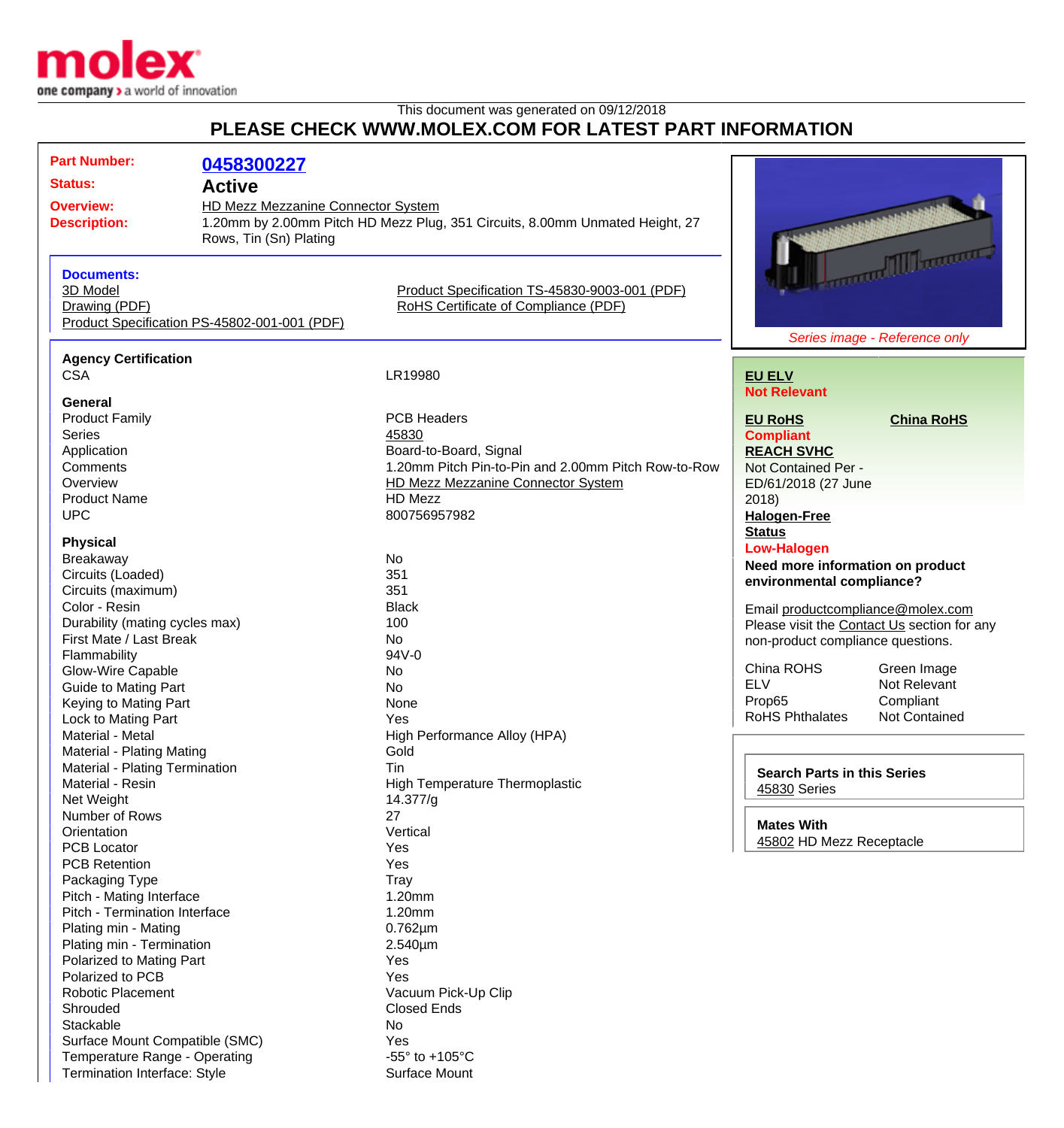| 8.00mm                                     |
|--------------------------------------------|
| 2.0A<br><b>250V AC</b>                     |
| 020<br><b>REFLOW</b><br>002<br>260         |
|                                            |
| EE-45802-0016<br>PS-45802-001-001, TS-4583 |
|                                            |

80-9003-001 S-Parameter Model SP-45802\_45830<br>
Sales Drawing Sales Call Sales Drawing SP-45830-0001, RSD-45830-0001, SD-45830-0001, SD-45830-0002

## This document was generated on 09/12/2018 **PLEASE CHECK WWW.MOLEX.COM FOR LATEST PART INFORMATION**